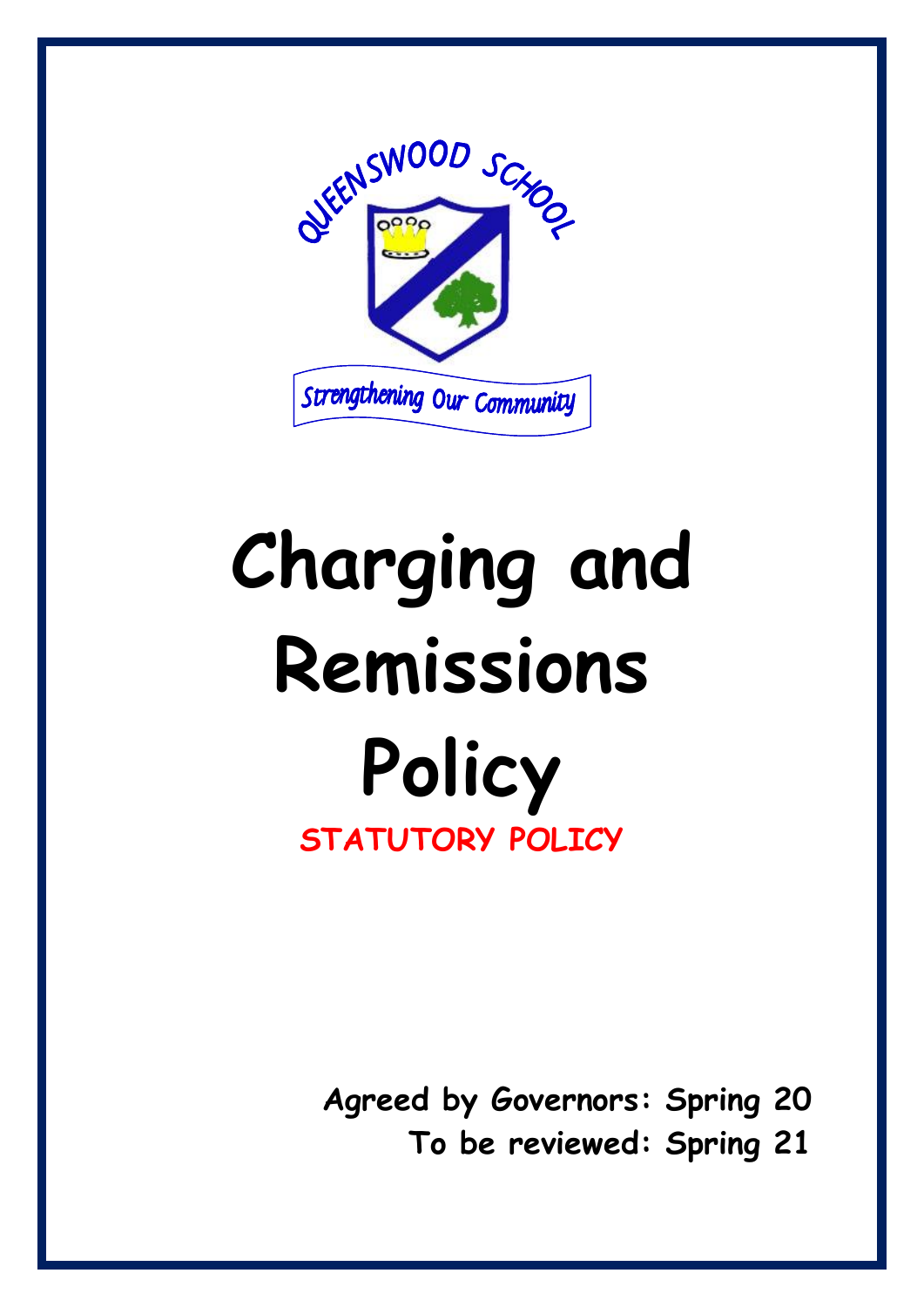# **Introduction**

The policy is written to comply with the relevant terms of the Education Act 1996, the Education (School Sessions and Charges and Remissions Policies) and the guidance given from DFE "Charging for school activities" (May 2018)

The policy compliments the information given in section 7.5 of the "Governors Handbook" and the DCSF guidance "Planning and Funding Extended Schools" and "Charging for School Activities" (January 2009.

# **Key Points**

- School cannot charge for education provided during school hours (including the supply of any materials, books, instruments or other equipment)
- Parents on low income and receipt of benefits are informed of any support available to them when being asked to contribute towards the cost of school visits.

# **Operating the Policy**

We believe that all our pupils should have an equal opportunity to benefit from school activities and visits (curricular and extra-curricular) independent of their parents' financial means. This Charging and Remissions policy describes how we will do our best to ensure a good range of visits and activities is offered and, at the same time, try to minimise the financial barriers which may prevent some pupils taking full advantage of the opportunities.

As a school we plan our curriculum to offer real life experiences to children to extend their understanding of the world. We aim to provide a rich, broad and balanced curriculum where environmental visits and arrangements for visitors into our school are given a key, integral role. This includes residential visits.

## **Voluntary Contributions**

When organising school trips or visits to enrich the curriculum and the educational experience of the children, the school invites parents to contribute to the cost. All contributions are voluntary, there is no obligation for parents to make a contribution, and no child will be excluded from an activity if their parents are unwilling or unable to pay.

If the school is unable to raise sufficient funds for an activity or visit then it will be cancelled.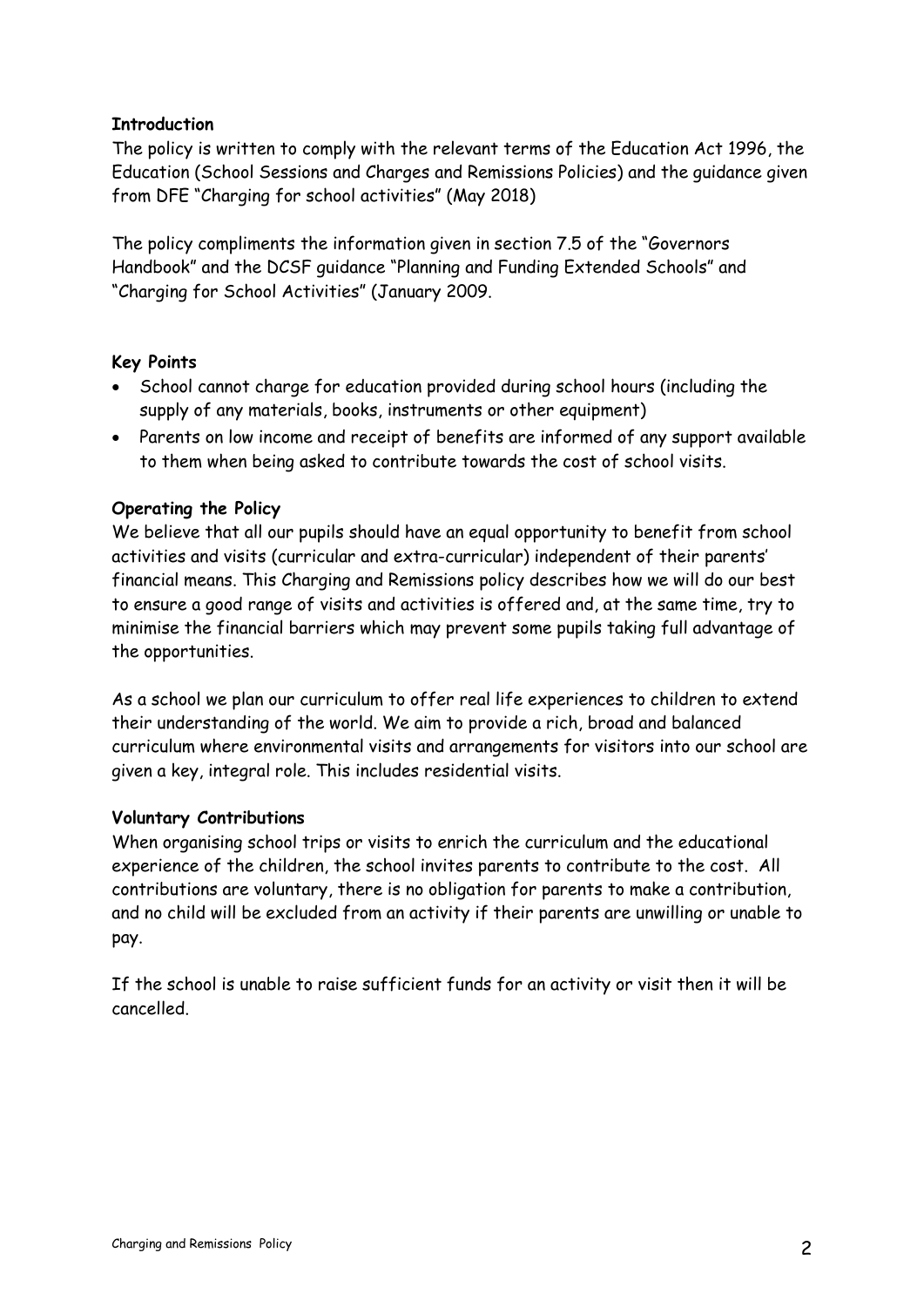The following is a list of additional activities, organised by the school, which require voluntary contributions from parents. These activities are known as 'optional extras'. This list is not exhaustive:

- visits to museums
- sporting activities
- outdoor adventure activities
- visits to or by a theatre company
- musical events

#### **The Pupil Premium**

The cost of trips and activities may be subsidised for children in receipt of the Pupil Premium Grant. Parents and carers will be so informed when these occasions arise.

## **Optional Extras**

Where an "optional extra" is being provided, a charge will be made for providing materials, books, instruments or equipment. Examples are as follows:

- Activities not related to the National Curriculum taking place "out of school time" e.g. The Family Pantomime at Christmas
- Individual Instrumental Tuition Individual instrument and vocal tuition not related to the National Curriculum purchased by parents from Telford & Wrekin music services
- Materials used in craft subjects -Subject to the parents/carers having agreed in advance they wish to own the finished product
- Items of school uniform with the school logo can be purchased from the main office. The prices for these items are on display at the main office and on the School website
- As part of school's disciplinary code Parents/carers will be asked to meet or contribute towards the costs of damage to or loss of school property arising out of individual pupils' behaviour as long as blame can be established
- Board and lodging for a pupil on a residential visit